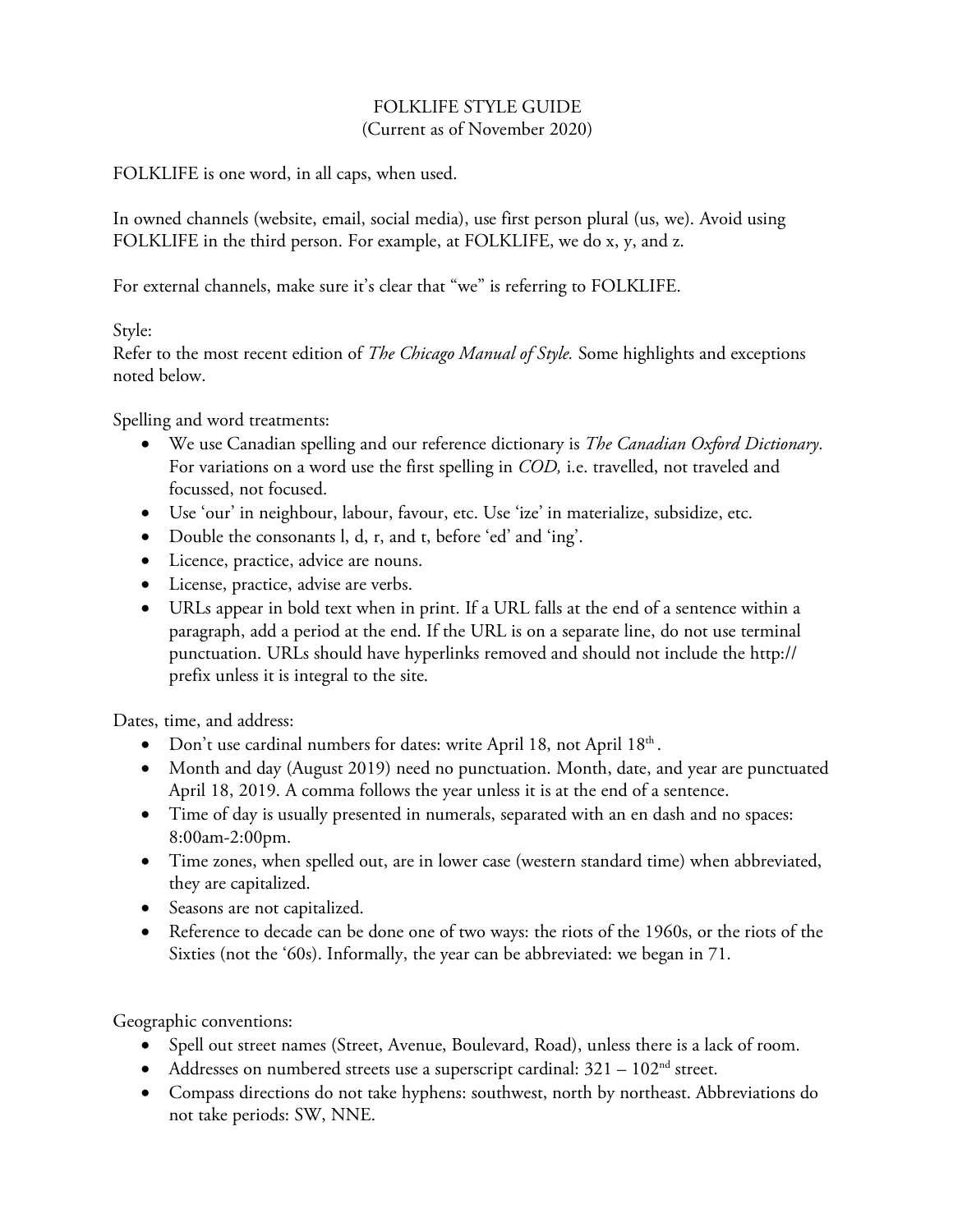- Prefixes to geographic names should be spelled out in text Mount Robson (not Mt.).
- Postal abbreviations are only two characters (AB, BC, NT), and do not include periods.

Numbers and measurements:

- In compounds using numbers and words, use hyphens between: 3-ply, 25-litre, or 9-speed. Hyphenate numbers that are written out: twenty-three and two-thirds.
- Numbers ten and under are spelled out, except times of day and measured weights or dimensions. Numbers over ten are presented as numerals. If numerals both over and under ten are presented in the same sentence, use numerals for both. Write out a number that starts a sentence: Twenty hot donuts.
- Numerals over 999 are presented with commas: 1,000.
- Use the dollar symbol (\$) rather than spelling out dollars.
- Percentages are always given as a percent symbol (%).
- Use periods, not dashes, in phone numbers without parenthesis around area codes: 1.800.722.1960.
- Very large numbers should be expressed in numerals followed by *million, billion,* and so on.
- Use metric in all cases except height (5'6" rather than 5ft. 6in), and general use (we give him tons of help).
- Do not leave a space between the number and measurement abbreviation: 8kg.

Punctuation:

- Always use serial commas (e.g.: we were choosing between x, y, and z).
- Don't overuse commas.
- Capitalize titles before the name of the person, but lowercase them if they come after: Product Manager Ralph Wiggum, but Ralph Wiggum, project manager. Otherwise, product manager or senior manager (without capitals) will do.
- Reserve exclamation points for genuine exclamations (Your head is on fire!) and commands (Take this bucket of water!). Never use more than one to finish a sentence, or combine them with other punctuation to convey your feelings (this will be a hard rule for the Publisher to follow, but worth it).
- If possible, make two sentences out of clauses divided by a semi-colon.
- Use a comma to separate two or more adjectives if each modifies the noun alone (ex: Armoured, adventurous Aretha admitted nothing).
- Use commas to set off province or country from a city name (e.g.: He lived in Vancouver, BC, for ten years. He went to London, England, for a holiday).

Abbreviations:

- Use periods when abbreviations combine upper and lowercase letters (e.g.: Dr., Mr., Mrs.,).
- Academic degrees: use small caps, no periods, except for degrees that have a lowercase letter within them, in which case use full caps and lowercase, no periods, as in *Chicago* 10.20: e.g., PhD, LittD, BA, MFA, LLB.

Capitalization: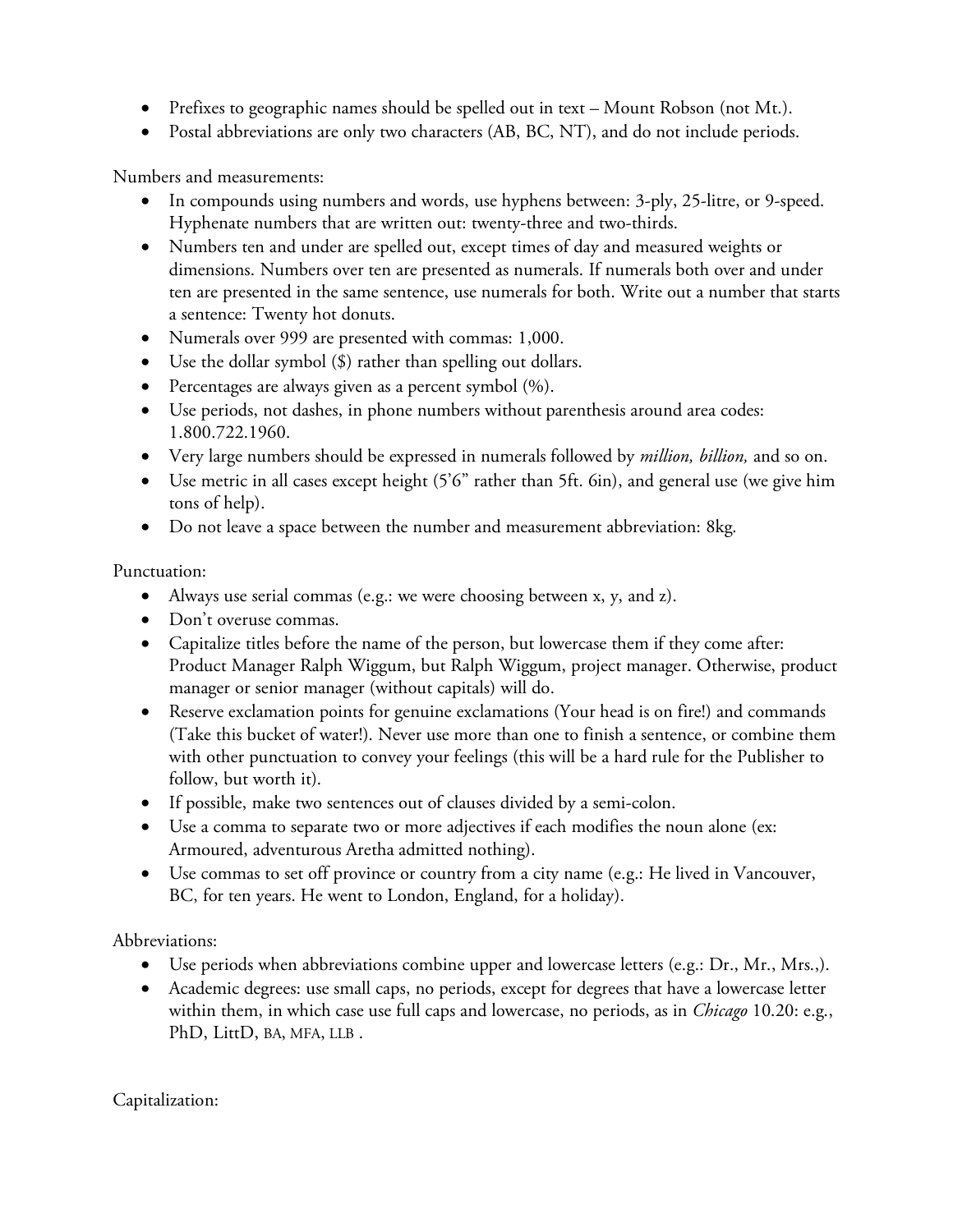- When a quotation is used as a syntactical part of a sentence, it begins with a lowercase letter, even if in the original is a complete sentence with a capital. E.g.: *Benjamin Franklin admonishes us to "plough deep while sluggards sleep."*
- When the quotation has a more remote syntactic relation to the rest of the sentence, the initial letter remains capitalized. E.g.: *As Franklin advised, "Plough deep while sluggards sleep."*
- Don't capitalize an animal name unless it contains a proper name: Canada geese, Stellar's Jay, coho salmon, great blue heron).
- *West Coast* refers to the region that includes Victoria, Vancouver, the Sunshine Coast, Gulf Islands, and Haida Gwaii. Cap it if you're specifically referencing this particular region, but not when it us used in a general sense (e.g.: We travelled up the west coast of Vancouver Island). If in doubt, the editor will decide.

Quotation marks:

- Use double quotes except within a quote.
- In normal usage, punctuation (except for the colon and semi-colon) is placed within quotation marks.

Apostrophe:

- Understand the distinction between the possessive and the plural. Plurals take an apostrophe only if they are possessive.
- *Hers* does not take an apostrophe.
- If you use numbers for decades, do not use an apostrophe: 1980s or 1990s.

Parenthesis:

• When placing an interjection in parentheses, the end punctuation must appear outside the final parenthesis.

## Italics:

• Italicize the titles of books, pamphlets, published reports and studies, plays, operas, long musical compositions, paintings, sculptures, novels, films, long poems, newspapers, periodicals, and the names of radio and television programs.

## Indigenous Peoples Terminology Guidelines

## *The following points are intended as general guidelines only and will not be universally applicable to all contexts.*

- "Indigenous" is used internationally and refers to all First Peoples all over the world.
- "Aboriginal" is a general term that collectively refers to First Nations, Métis, and Inuit people. It is specific to Canada and can carry a negative association because of its use in government policy.
- "First Nations peoples" describes Indigenous peoples of Canada who are ethnically neither Métis or Inuit.